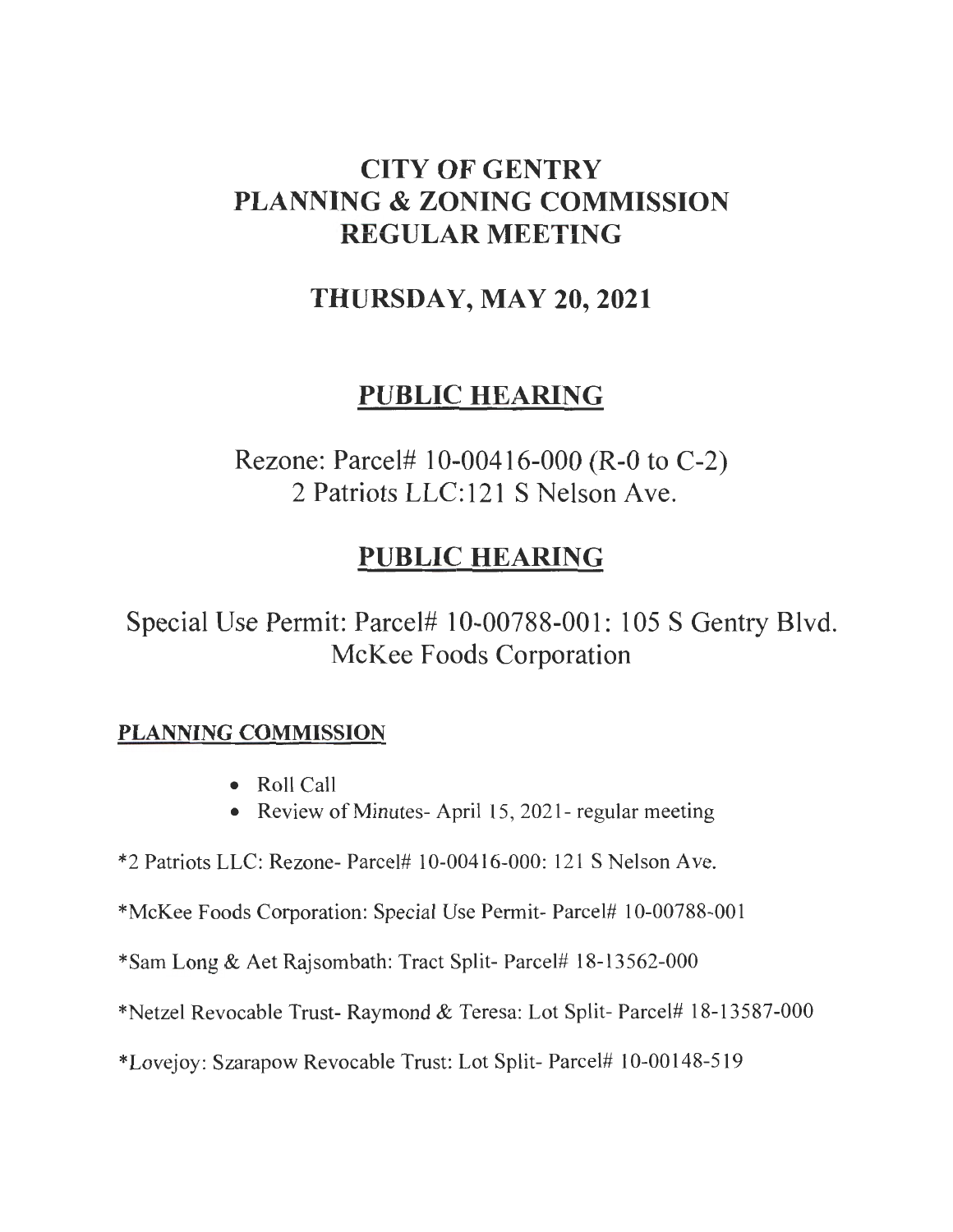## **AFFIDAVIT OF PUBLICATION**

I, Brittany Smith, solemnly swear that I am the Accounting Legal Clerk

for the Northwest Arkansas Newspapers, LLC, and I do solemnly swear that

the attached advertisement:

City of Gentry PH 2 Patriots

was published in the foliowing weekly paper(s):

\_\_ Bella Vista Weekly Vista Pea Ridge Times Siloam Springs Herald Leader \_ Siloam Sunday (Section of Arkansas Democrat Gazette)  $X$  Westside Eagle Observer

Of general and bona fide circulation in Benton County, Arkansas

Date(s) of Publication: May 5, 2021

Publication Charges: \$38.16

Brittany Smith

Subscribed and sworn to before me<br>This  $\frac{5}{7}$  day of  $\mathcal{U}_{0}$ , 2021. This  $5$  day of  $\mathcal{U}_{\alpha}$ 

Notary Public My Commission Expires: *<i>z*  $\frac{2}{2}$ <sub>z</sub>/<sub>z</sub>*y* 

\*\*NOTE\*\* Please do not pay from Affidavit. Invoice will be sent.

Cathy Wiles Benton COUNTY NOTARY PUBLIC- ARKANSAS My Commission Expires 02-20·2024 Commission No. 12397118

**Public Notice** 

You are hereby notified that a public hearing will be held before the Gentry ['Ianning *lk* Zoning Appeals Board on May 20, 2021 ut 7:00 p.m. at the Gentry Court Chambers, located at 112 E Main Street, Gentry. AR 72734. This hearing is to consider a request by 2 Patriots LLC to rezone parcel #10-00416-000, located at 121 S Nelson Ave. For those unable to attend the meeting, you may phone 479· 736-2555 ex. 103 with comments. Written comments may be submitted to the Ciry or Gentry, 101 W. Main Street, Gentry, AR 72734. May 20, 2021 City of Gentry Administration 75411304 May 5. 2021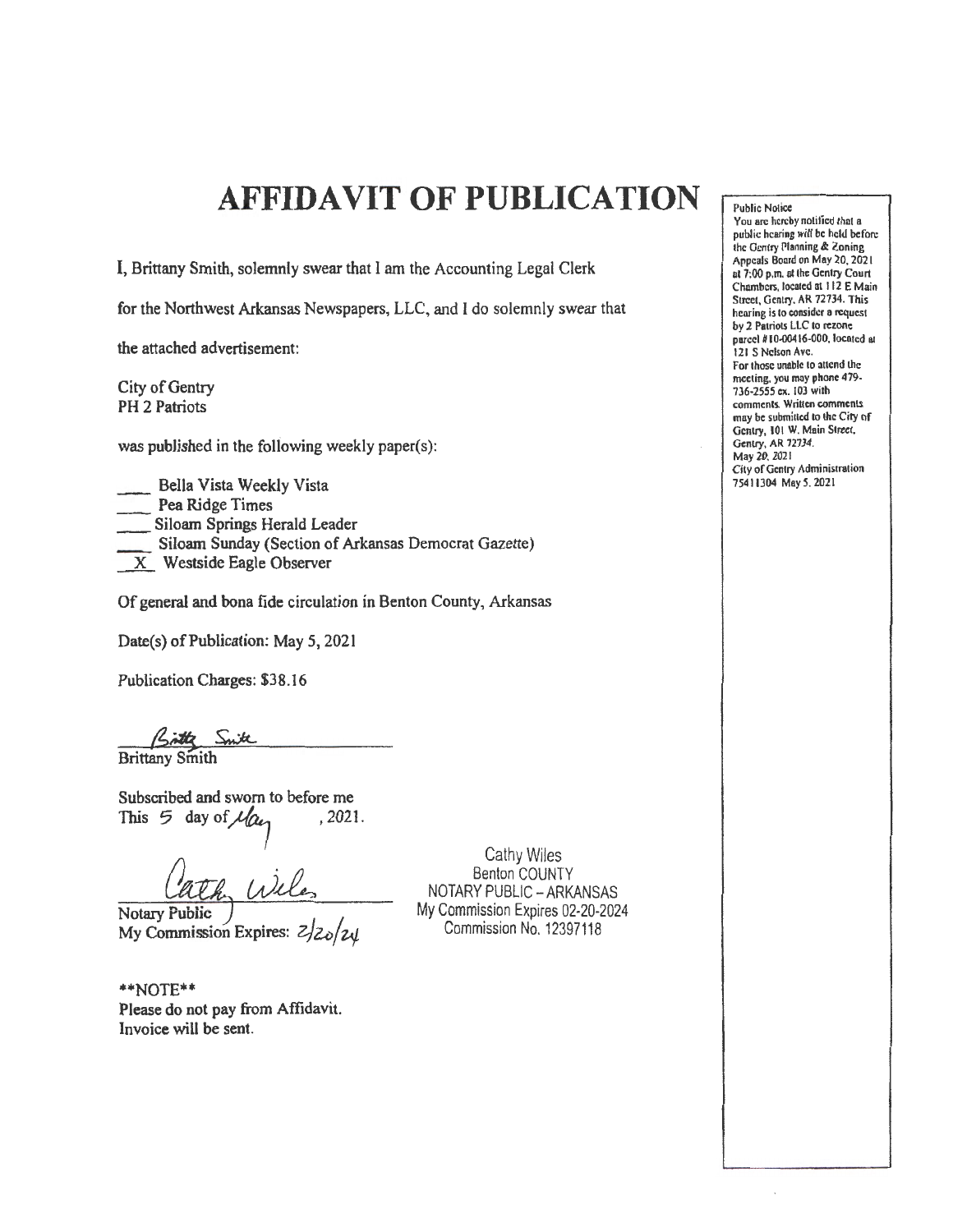## **AFFIDAVIT OF PUBLICATION**

I, Brittany Smith, solemnly swear that I am the Accounting Legal Clerk

for the Northwest Arkansas Newspapers, LLC, and I do solemnly swear that

the attached advertisement:

City of Gentry PH McKee Foods

was published in the following weekly paper(s):

Bella Vista Weekly Vista \_ Pea Ridge Times \_\_ Siloam Springs Herald Leader Siloam Sunday (Section of Arkansas Democrat Gazette) \_x\_ Westside Eagle Observer

Of general and bona fide circulation in Benton County, Arkansas

Date(s) of Publication: May 5, 2021

Publication Charges: \$38.88

Brittany Smith

Subscribed and sworn to before me This 5 day of  $\mu_{\alpha}$ , 2021.

Notary Public My Commission Expires:  $2/20/20$ 

\*\*NOTE\*\* Please do not pay from Affidavit. Invoice will be sent.

Cathy Wiles Benton COUNTY NOTARY PUBLIC- ARKANSAS My Commission Expires 02-20-2024 Commission No. 12397118

Public Notice You are hereby notified that a public hearing will be held before the Gentry Planning & Zoning Appeals Board on Thursday May 20. 2021 at 7:00 p.m. at the Gentry Council Chambers, 112 E. Main St. Gentry, AR 72734. This hearing is to review a special use permit requested by McKee Foods Corporation for parcel #10-00788-001, 105 S Gentry Blvd, Gentry. AR 72734. For those unable to attend the meeting. you may phone 479- 736·2555 ex. 103 with comments. Written comments may be submilled to the City of Gentry. 101 W. Main Street, Gentry, AR 72734. Moy20, 2021 City of Gentry Administration 75411301 May *5.* 2021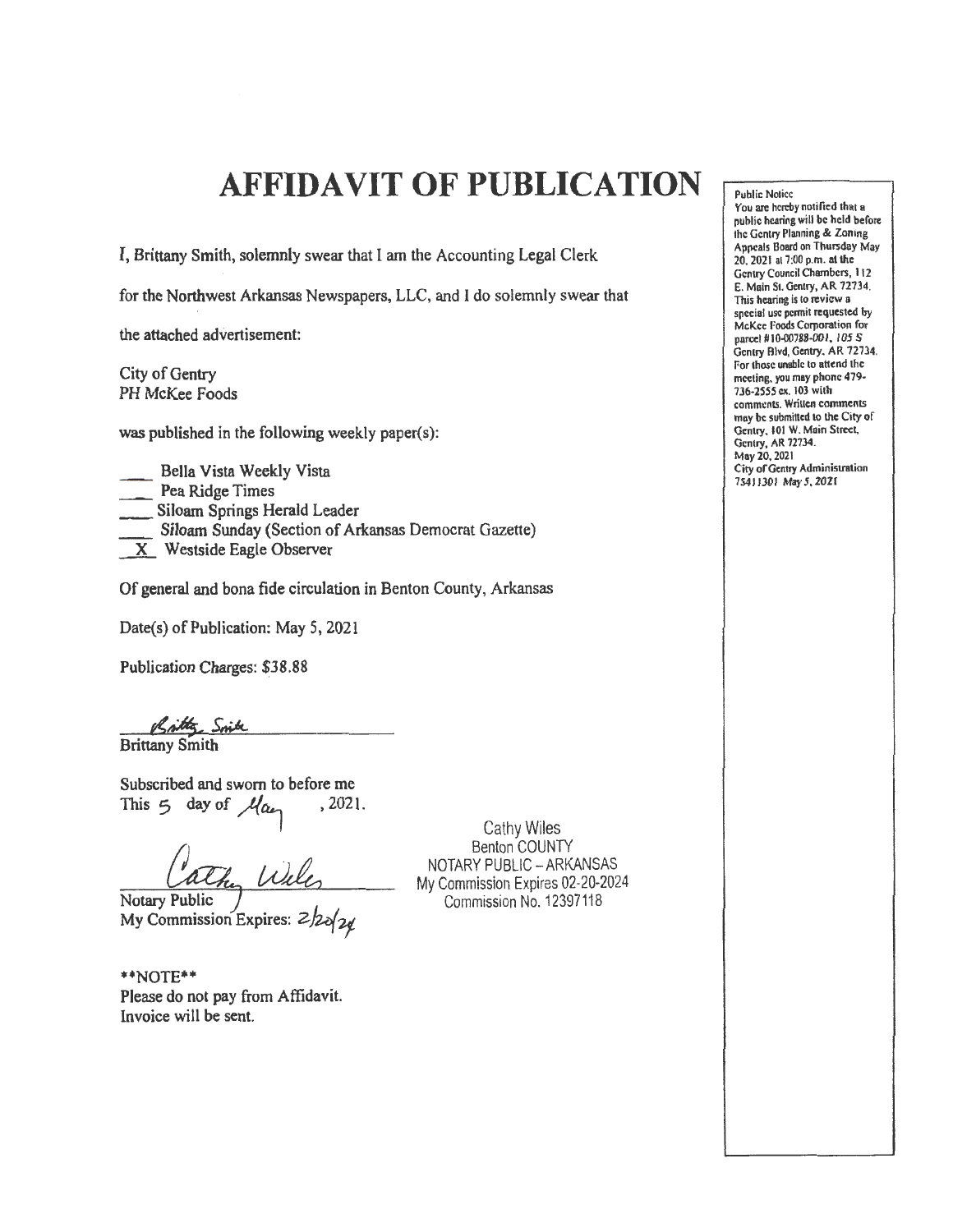### CITY OF GENTRY PLANNING & ZONING COMMISSION

#### THURSDAY, APRIL 16,2020

The Planning and Zoning Commission of the City of Gentry, Arkansas met on April 16.2020 at 7:00 p.m. for a virtual meeting at various locations including, the Gentry Court Chambers. Chairman Mike Parks called the meeting to order.

#### MEMBERS PRESENT

### MEMBERS ABSENT

Danny feemster

Paul Church Jim Kooistra Jay Williams Wanda Meyer Mike Parks Tammie Runyan

Others in Attendance: City Clerk Jenny Trout. City Attomey Joel Kurtz, Mark Smithson and Gene James.

#### PUBLIC HEARING

At this time, Chairman Mike Parks stated the Public llearing was open for discussion regarding RLP Development, LLC's request for Special Use Permit. for 1415 S.W. Gentry Blvd., to allow the existing residence to be used as a real estate office while building and selling lots. There being no public comments:

Motion: Runyan- to adjoum the public hearing Second: Williams The public hearing portion of this meeting was closed.

At this time, Chainnan Mike Parks announced the regular meeting for Planning & Zoning would commence.

| <b>Roll Call:</b> Church-Present | Feemster-Absent | Kooistra-Present | Parks-Present |
|----------------------------------|-----------------|------------------|---------------|
| Williams-Present                 | Mever-Present   | Runyan-Present   |               |

#### Minutes of the March 26, 2020 Regular Meeting:

Motion: Williams- To accept the minutes as presented Second: Meyer Roll Call: Church-yes Kooistra-yes Parks-yes Williams-yes Meyer-yes Runyan-ycs Motion passed.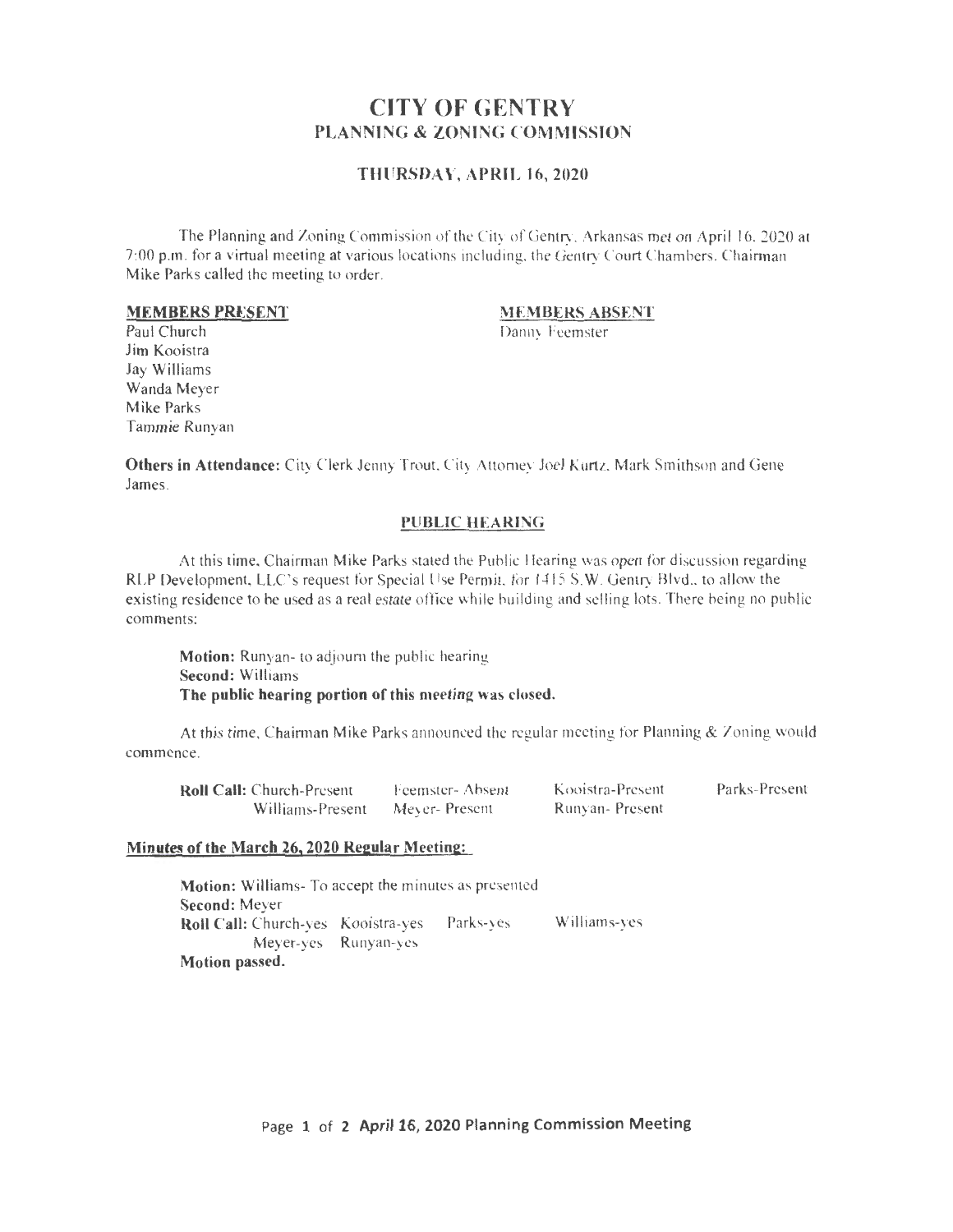### **l) Special Use Permit RPL Development, LLC**

**Motion:** Kooistra- to accept the request for Special Use Permit; with a 2 year limit **Second:** Williams **Roll Call:** Church-yes Williams-yes **Motion passed.**  Kooistra-yes Meyer-yes Parks-yes Runyan-yes

#### **2) Ritter, Jerry & Sandra & Clark, Carl- Lot Split Parcel# 18-13677-003**

After review and consideration and. lengthy discussion of the changes presented, specifically a newly acquired 50° easement on the South side of the property:

**Motion:** Williams- to approve the tract split **Second:** Church **Roll Call:** Church-yes Kooistra-no Parks-yes Williams-yes **Motion passed.**  Meyer-yes Runyan-yes

There being no further business. Chairman Mike Parks entertained a motion to adjourn.

**Motion:** Church- to adjourn this meeting **Second:** Kooistra **All in Favor-** yes **NONE Opposed Motion passed, meeting adjourned.** 

Jenny Trout: Planning Commission Secretary/City Clerk

Mike Parks, Planning Committee Chairman

Page **2 of 2 April16, 2020 Planning Commission Meeting**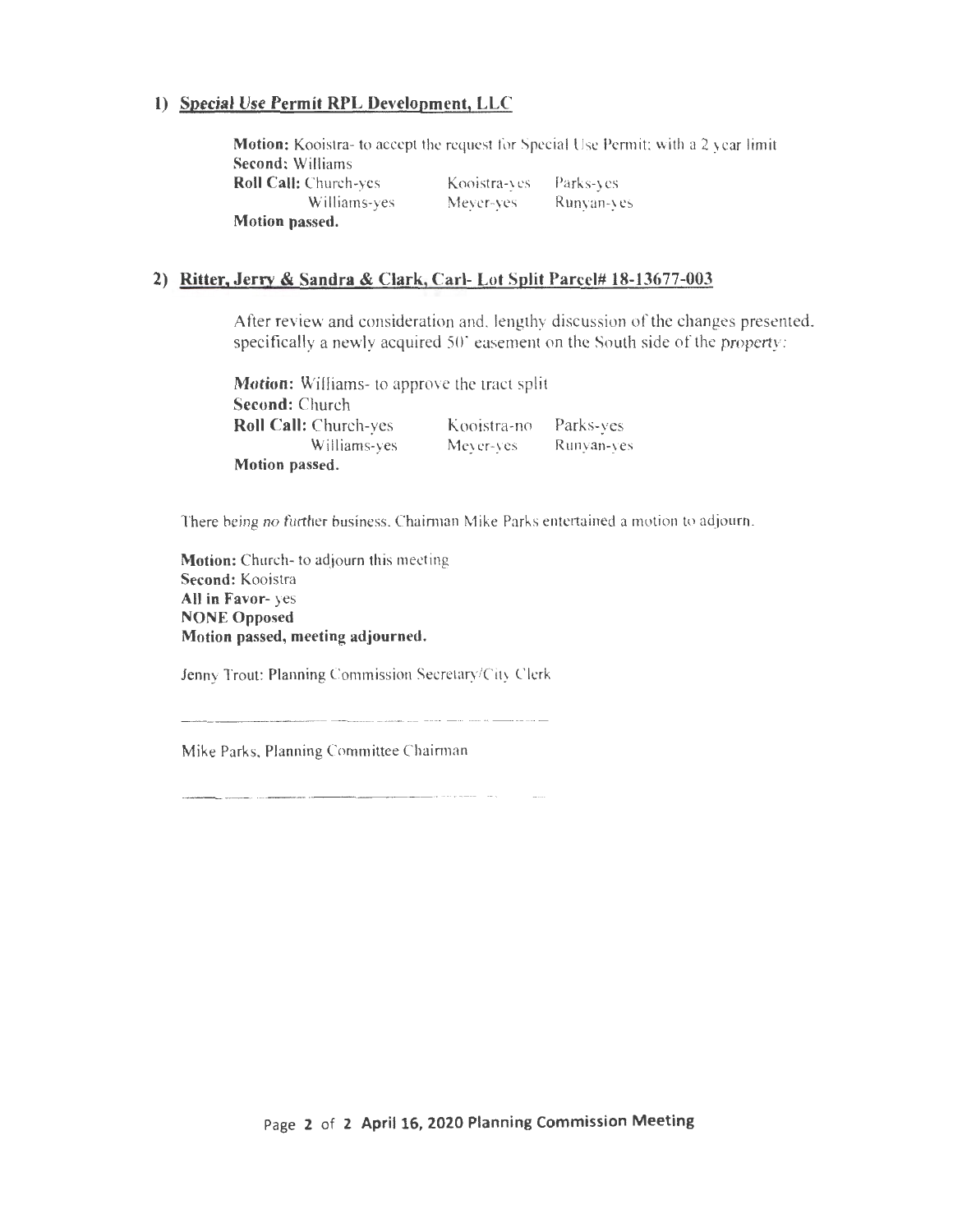Permit #: 1704 Address: 121 S NELSON AVE City: GENTRY AR State: Zip: Receipt #: 1649 Date: 04/21/2021 Paid By: 2 Patriots LLC Description: 1002 Payment Type: Check Payment Type Description: Accepted By: Marisa Pair

#### Fees Paid

| Fee Name       | Description | Factor | Total Fee Amount | Amount Paid |
|----------------|-------------|--------|------------------|-------------|
| Rezone Request |             | 0.00   | 75.00            | 75.00       |
|                |             |        | <b>Total:</b>    | \$75.00     |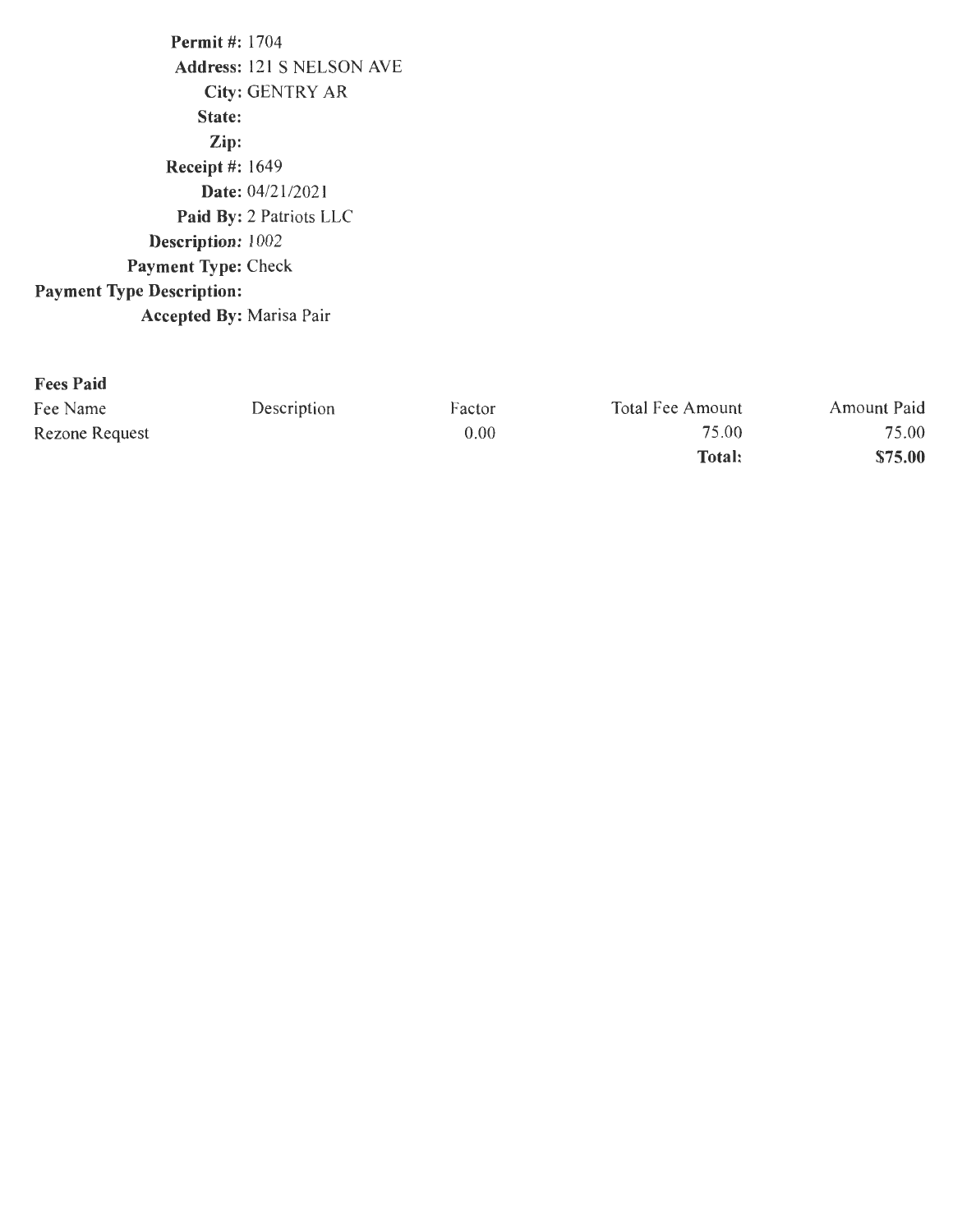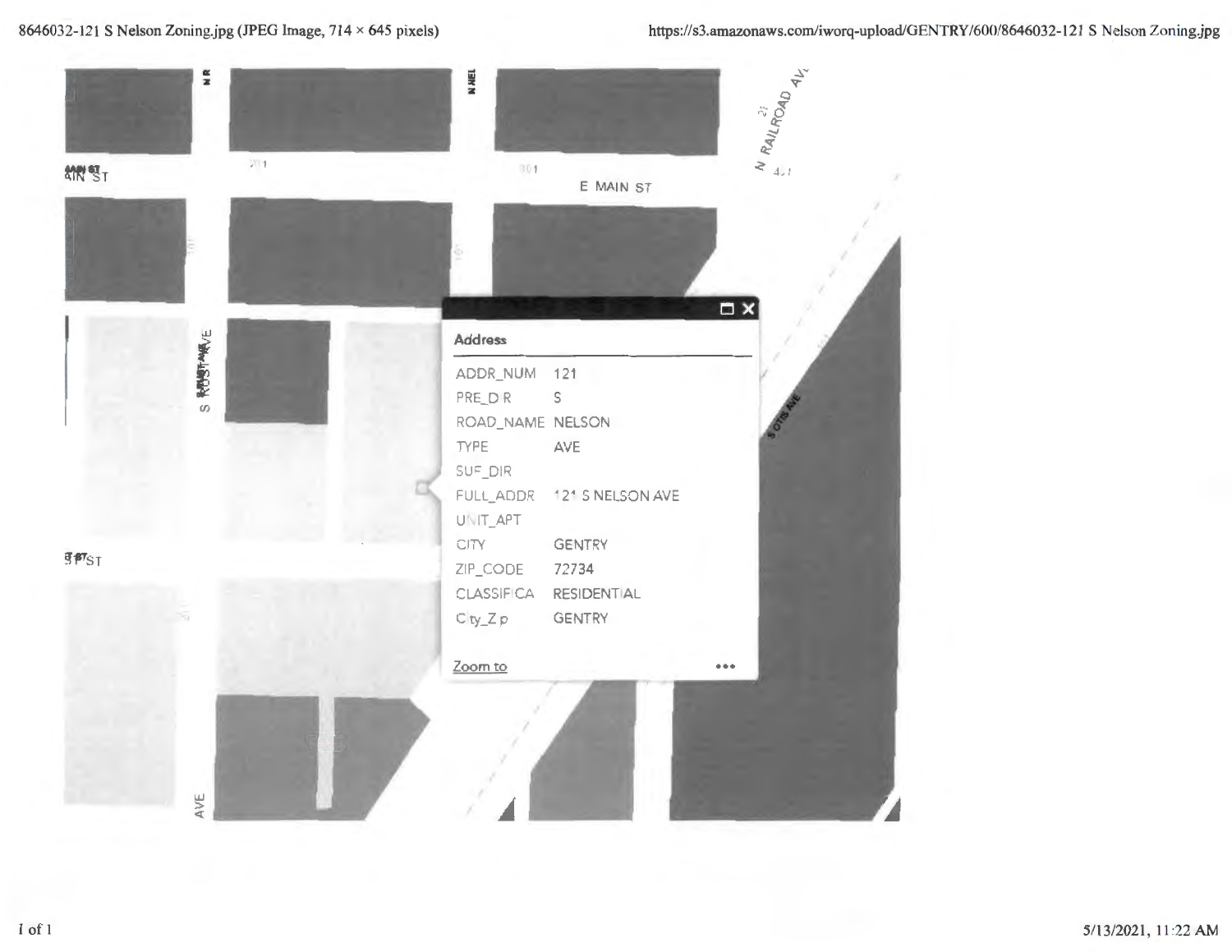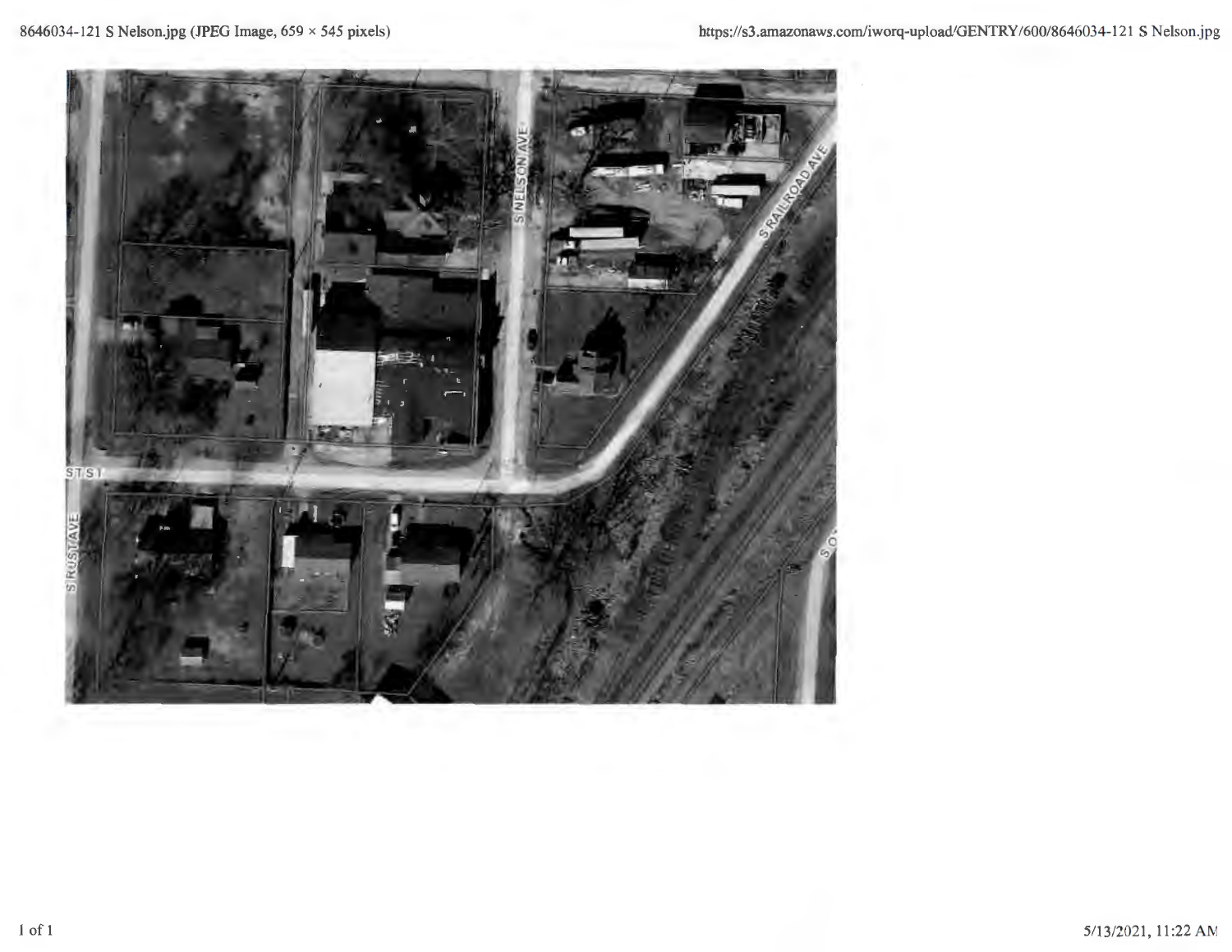**Gentry Rezone Application** 



# **City of Gentry Petition for Rezoning**

To be completed by property owner/representative:

| <b>Property Owner Name</b> | 2 Patriots LLC                           |
|----------------------------|------------------------------------------|
| Address or Parcel #        | $121$ S Nelson Ave<br>$10 - 00416 - 000$ |
| <b>Mailing Address</b>     | 301 Poplar Road<br>Lenterton, AR 72719   |
|                            |                                          |
| <b>Phone Number</b>        | $606 - 923 - 6618$<br>Residential-O      |
| <b>Current Zoning</b>      |                                          |
| <b>Proposed Zoning</b>     |                                          |
| 10 Scaled Drawings         |                                          |

I understand and accept the allowances and restrictions of the zoning requested above.

I consider the land suitable for all of the uses allowed in the zoning district being requested.

I do not consider that the zoning being requested will be detrimental or harmful to surrounding land owners.

I consider the uses allowed within the district being requested to be compatible with the uses surrounding the land described above.

The addresses of all adjacent land owners are listed on the back of this form and I consider them to be complete and accurate for the purposes of public notice as required by the Gentry Zoning Ordinance.

I hereby certify that all of the information I have entered on this form is true and accurate.

Signature

Please see the Petition for Rezoning Checklist for other items needed to process this application.

Contact City Hall at (479) 736-2555 for more information.

| <b>Staff Use Only:</b>            |    |
|-----------------------------------|----|
| <b>Date Application Submitted</b> |    |
| PC Meeting Date                   | 20 |
| Fee Paid (\$75.00)                |    |
| Date Ad Ran in Newspaper          |    |
| Date Signs Placed                 |    |
| <b>Property Owner Listing</b>     |    |

parker @ emerald ventures group. com

 $\mathbf 1$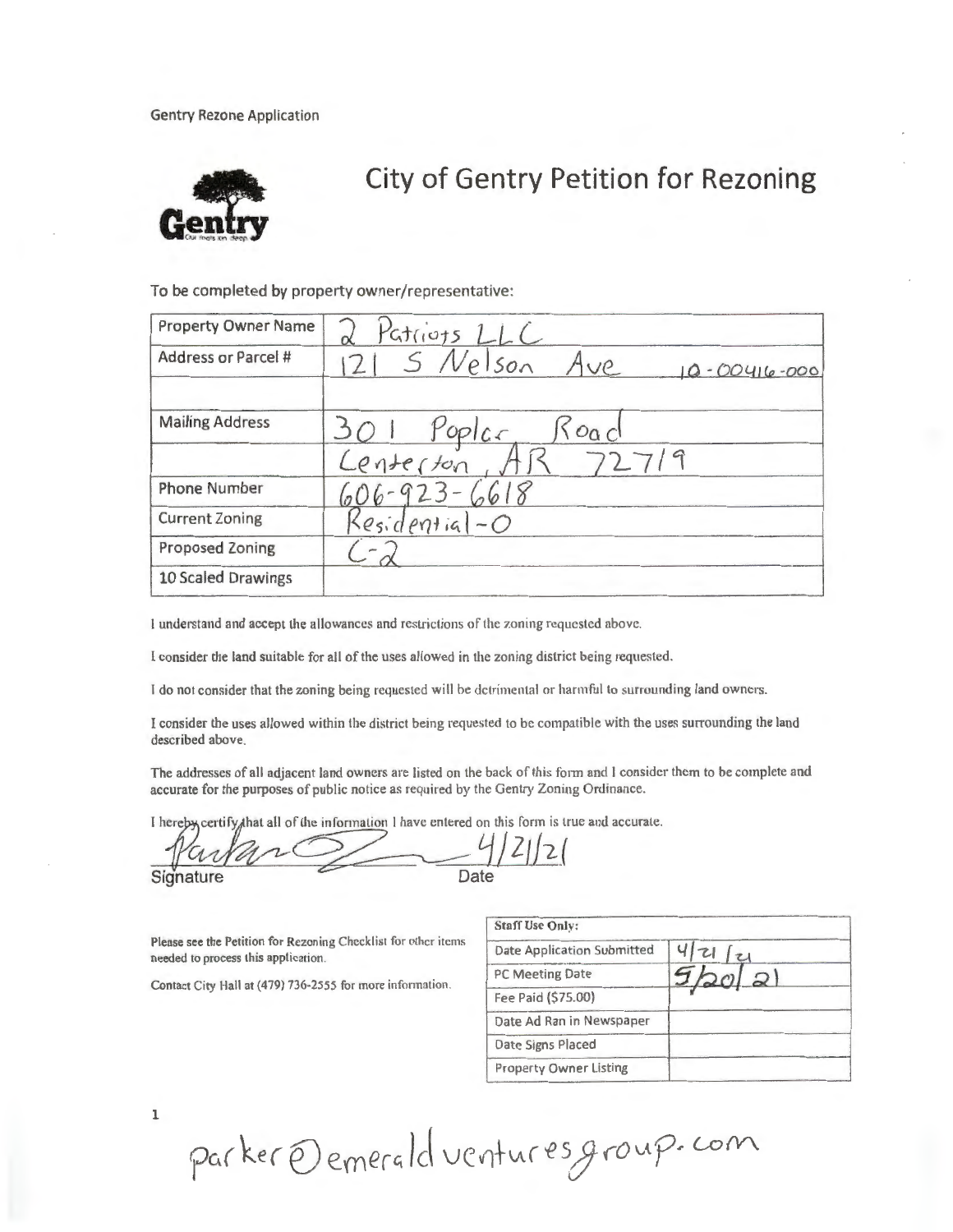**Gentry Rezone Application** 

NOTICE OF INTENT TO REZONE (Name) Parker Touchton (a Patriots LLC)

has requested the Gentry Planning Commission to set a public hearing date to consider rezoning the following property from Residential

to Commercial

The legal description of the property is as follows:  $\lfloor 2 + 19 - 21 \rfloor$   $\lfloor 3 / 2 \rfloor$  $P_{\text{arcel}}$  10-00416-000

The common description of the property is:  $1215$  Nelson Ave<br>Gentry AR

Proposed land use: This is a commercial building that should

Reason for zone request change: Same as above

Adjacent land owners listing:

| <b>Planning &amp; Zoning Committee</b> |     |    |
|----------------------------------------|-----|----|
| Request Approved                       | YES | NΟ |
| Date                                   |     |    |
| Initials                               |     |    |

| <b>City Council Action</b> |     |    |
|----------------------------|-----|----|
| Petition Accepted          | YFS | NΟ |
| Ordinance Number           |     |    |
| Date                       |     |    |
| Initials                   |     |    |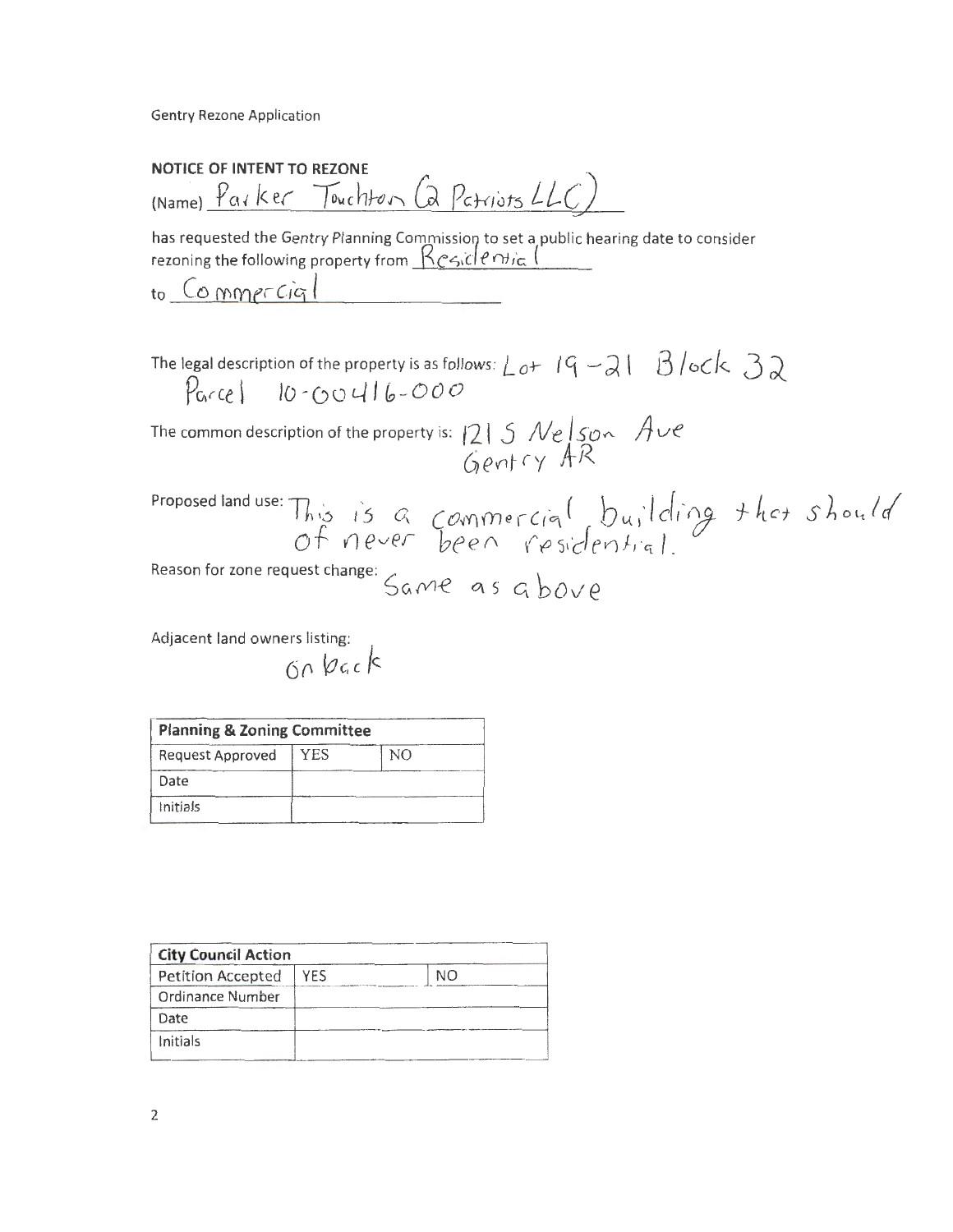$\label{eq:2.1} \frac{1}{\sqrt{2}}\left(\frac{1}{\sqrt{2}}\right)^{2} \left(\frac{1}{\sqrt{2}}\right)^{2} \left(\frac{1}{\sqrt{2}}\right)^{2} \left(\frac{1}{\sqrt{2}}\right)^{2} \left(\frac{1}{\sqrt{2}}\right)^{2} \left(\frac{1}{\sqrt{2}}\right)^{2} \left(\frac{1}{\sqrt{2}}\right)^{2} \left(\frac{1}{\sqrt{2}}\right)^{2} \left(\frac{1}{\sqrt{2}}\right)^{2} \left(\frac{1}{\sqrt{2}}\right)^{2} \left(\frac{1}{\sqrt{2}}\right)^{2} \left(\$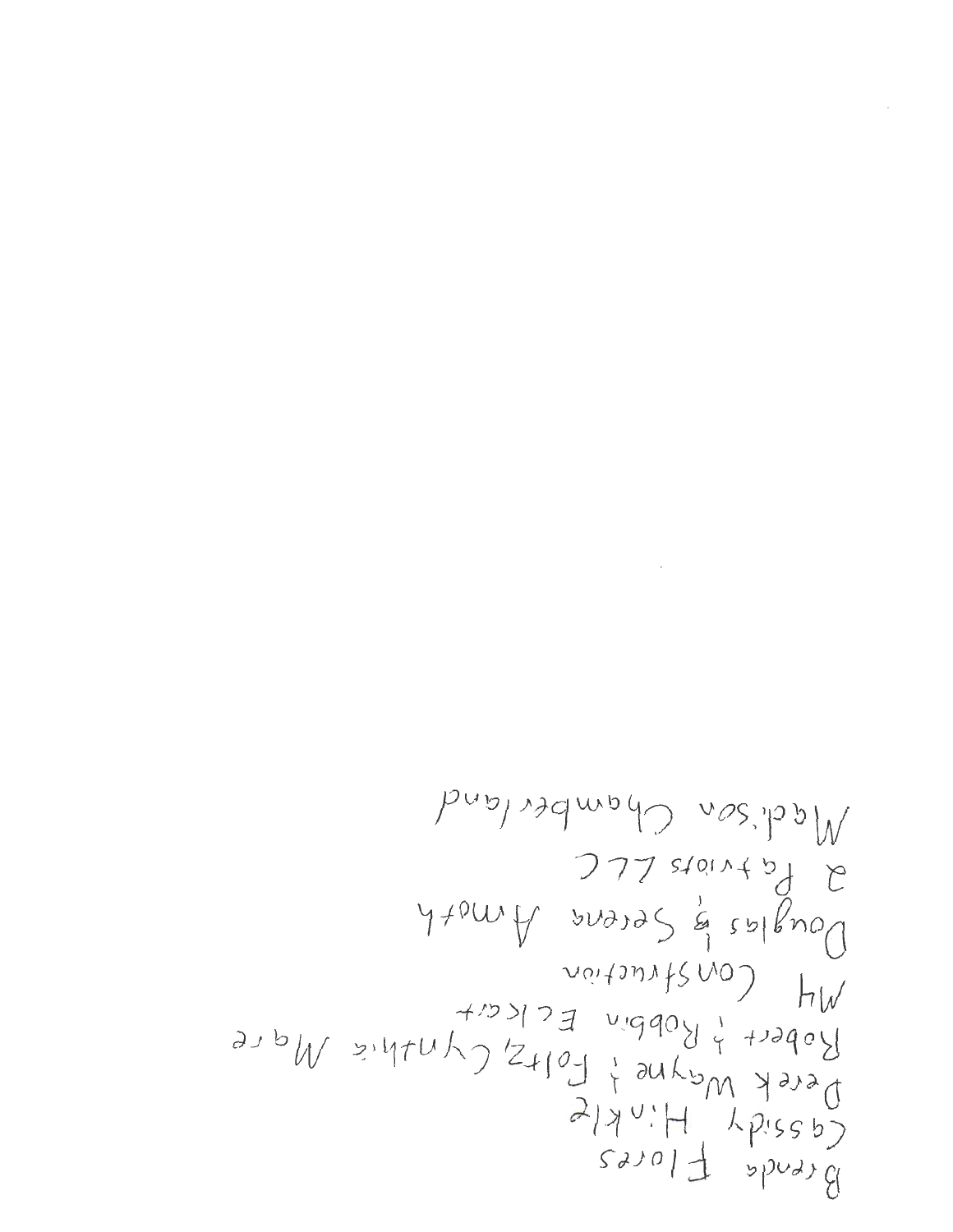City of Gentry 101 W. Main St. Gentry, AR 72734  $(479) - 736 - 2555$ (479)-736-2877 Fax



# **Special Use** Permit Application

Permit

Application Instructions - Please fill this form out completely and submit all required information. There is a \$35.00 fee for appeal.

| PROPERTY INFORMATION:                                                                                                                       | PERMIT NUMBER:                                                                                                                                                                                                                                                                                                                                                                                                                                                                                                                                                                                                                                                                                                                                                                                                                                               |
|---------------------------------------------------------------------------------------------------------------------------------------------|--------------------------------------------------------------------------------------------------------------------------------------------------------------------------------------------------------------------------------------------------------------------------------------------------------------------------------------------------------------------------------------------------------------------------------------------------------------------------------------------------------------------------------------------------------------------------------------------------------------------------------------------------------------------------------------------------------------------------------------------------------------------------------------------------------------------------------------------------------------|
| Property Address: 105 S. Gentry BLVD.                                                                                                       |                                                                                                                                                                                                                                                                                                                                                                                                                                                                                                                                                                                                                                                                                                                                                                                                                                                              |
|                                                                                                                                             | Type of Use Proposed: New CONSTRUCTION is NOT 15' FROM PROPORTY LINE.                                                                                                                                                                                                                                                                                                                                                                                                                                                                                                                                                                                                                                                                                                                                                                                        |
| Residential <i>Commercial</i><br>Circle O                                                                                                   | Parcel # (if known) 10 - 00 788 - 001                                                                                                                                                                                                                                                                                                                                                                                                                                                                                                                                                                                                                                                                                                                                                                                                                        |
| <b>APPLICANT INFORMATION:</b>                                                                                                               |                                                                                                                                                                                                                                                                                                                                                                                                                                                                                                                                                                                                                                                                                                                                                                                                                                                              |
|                                                                                                                                             | Applicant Name: M <sup>r</sup> Kee Foods Corporation Phone Number: (479) 736-2602                                                                                                                                                                                                                                                                                                                                                                                                                                                                                                                                                                                                                                                                                                                                                                            |
|                                                                                                                                             | Address: 555 Me Kee DR. Gently City/State: ARKansas                                                                                                                                                                                                                                                                                                                                                                                                                                                                                                                                                                                                                                                                                                                                                                                                          |
| <b>Owners of adjacent Properties:</b>                                                                                                       |                                                                                                                                                                                                                                                                                                                                                                                                                                                                                                                                                                                                                                                                                                                                                                                                                                                              |
|                                                                                                                                             | Name: GRAND SQUINGS BANK Mailing Address: 101 S. Gentley Blud. Gentley, AR. 72734                                                                                                                                                                                                                                                                                                                                                                                                                                                                                                                                                                                                                                                                                                                                                                            |
|                                                                                                                                             | Name: Evans Revocable Trust, Donald GMailing Address: S. McKinNON Ave Gentry, AR. 72734                                                                                                                                                                                                                                                                                                                                                                                                                                                                                                                                                                                                                                                                                                                                                                      |
|                                                                                                                                             | Name: Roberts, John T4 Wilmg L. Mailing Address: 121 Gentry Blud. Gentry AR 72734                                                                                                                                                                                                                                                                                                                                                                                                                                                                                                                                                                                                                                                                                                                                                                            |
|                                                                                                                                             |                                                                                                                                                                                                                                                                                                                                                                                                                                                                                                                                                                                                                                                                                                                                                                                                                                                              |
|                                                                                                                                             | Name: Mailing Address: Mailing Address:                                                                                                                                                                                                                                                                                                                                                                                                                                                                                                                                                                                                                                                                                                                                                                                                                      |
| (Please continue on back if more.)                                                                                                          |                                                                                                                                                                                                                                                                                                                                                                                                                                                                                                                                                                                                                                                                                                                                                                                                                                                              |
| of the special use permit shall be notified of all annual and special reviews by certified maji at least fifteen (15) days prior to review. | A notice of a public hearing by the Pianning Commission on the proposed will be published in the paper at least fifteen (15) days prior to the public hearing.<br>The city shall post a sign which states, "Special use permit requested for this property," in a prominent place within the street right-of-way at the front of<br>the property. The Planning Commission shall determine the nature and condition of all adjacent uses and structures and whether the proposed use will<br>cause no change, an improvement, or an adverse effect upon the adjacent property relative to traffic whune, npise, sight, sound, agathetic value, and<br>economic value. All special use permits shall be reviewed one year from the time of issue and annually the earler by the Planning Commission. The holder<br>$4 - 21 - 21$<br>Date<br>Signature of Owner |
|                                                                                                                                             | OFFICE USE ONLY                                                                                                                                                                                                                                                                                                                                                                                                                                                                                                                                                                                                                                                                                                                                                                                                                                              |
|                                                                                                                                             | $C = -11$ $C$ and                                                                                                                                                                                                                                                                                                                                                                                                                                                                                                                                                                                                                                                                                                                                                                                                                                            |

Cash Credit Card Check Total Penalty **Card Holder** Surcharge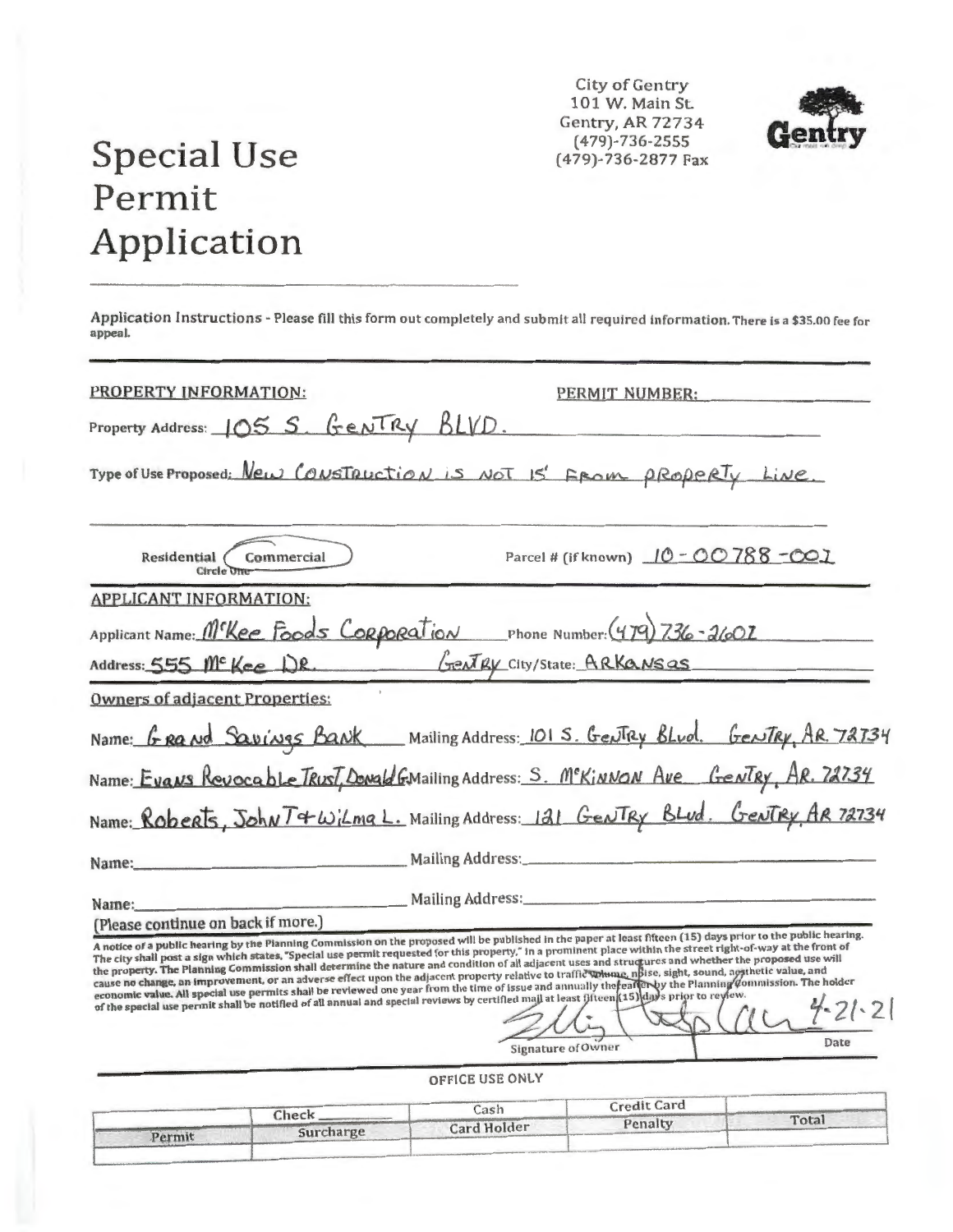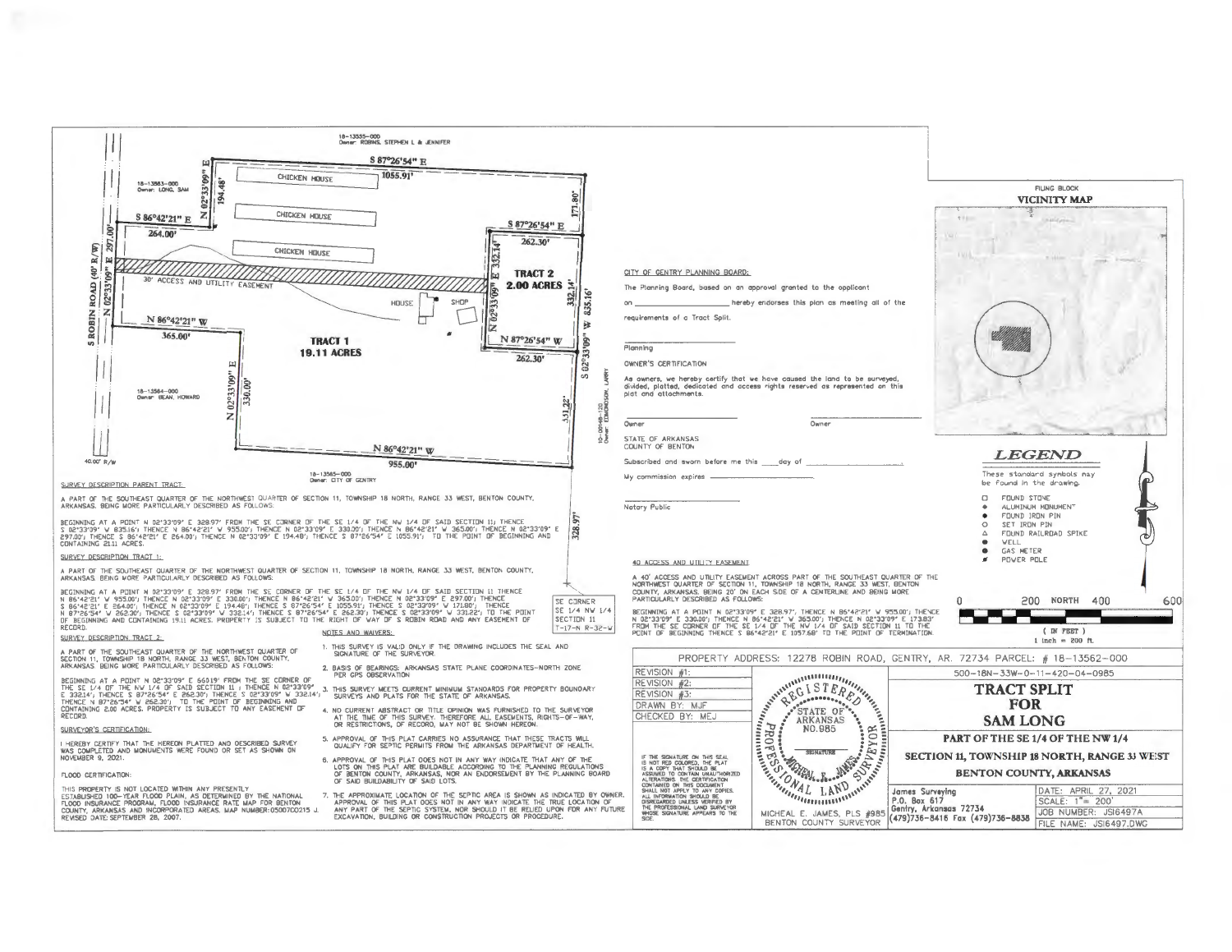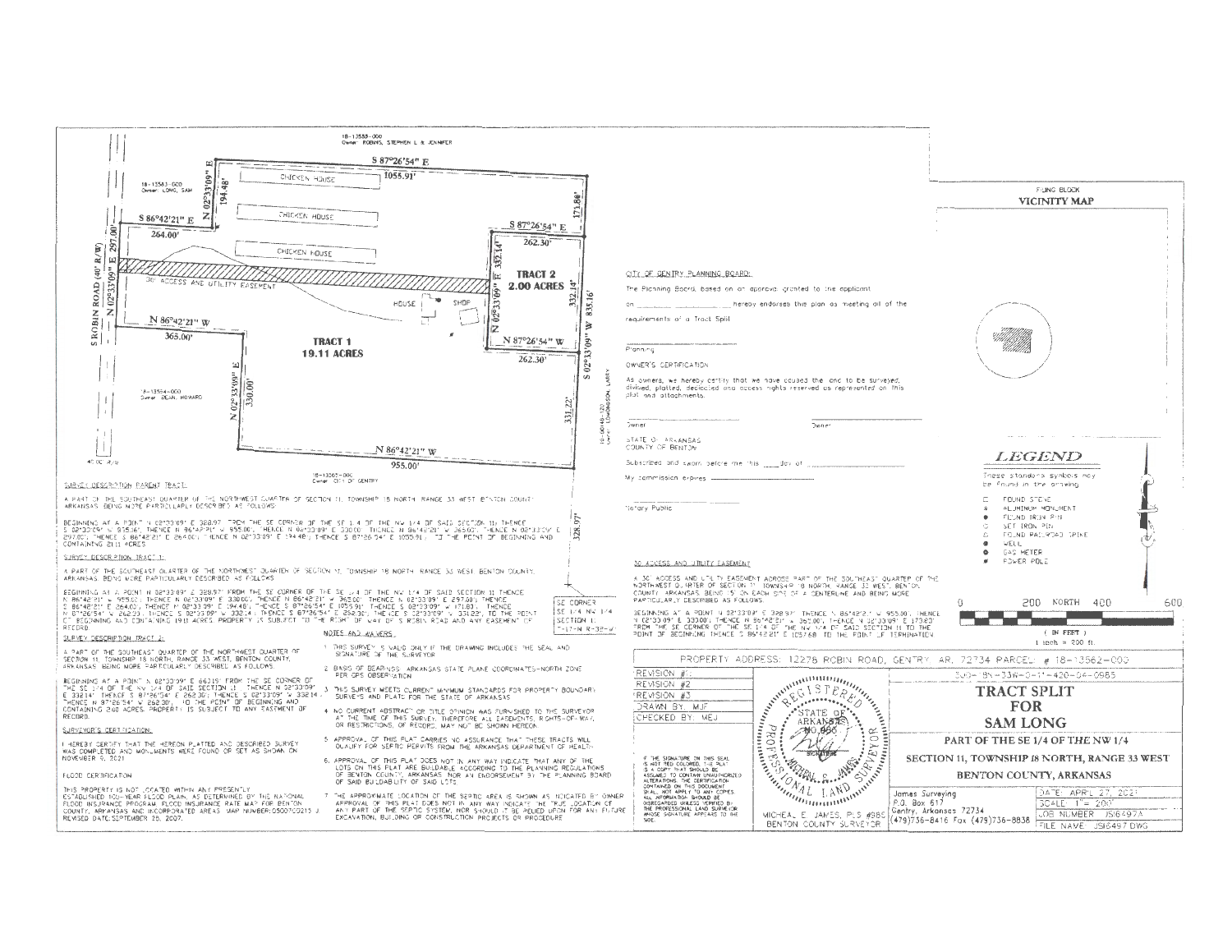# **Informal Plat Permit Application**

City of Gentry 101 W. Main St. Gentry, AR 72734 (479)-736-2555 (479)-736-2877 Fax



Application Instructions - Please fill this form out completely and submit all required information. Please Email plat map to Cityhall@cityofgentry.com.

(At least one copy of the 11" by 17" with signatures for online recording) Ten (10) copies of the plat/lot-split/lot line adjustment must be submitted with application.

| PROPERTY INFORMATION: (If unknown leave blank)<br>Property Address: 12278 Robin Rd, Gentry, 9R 72734 |
|------------------------------------------------------------------------------------------------------|
| Parcel #s $18 - 13562 - 000$<br>Property Zone:                                                       |
| <b>APPLICANT CONTACT INFORMATION:</b>                                                                |
| Applicant Name: Sam Long Email Address<br>Address: 12278 Robin Rd<br>Phone Number: $790$ 4666        |
| City/State: Gentry , AR                                                                              |
| Criteria for Approval:                                                                               |

- 1. Compliance with applicable City ordinances including those related to lot size, setback requirements, parlting. easements, access, zoning, master street plan, etc.
- 2. Adequate access of resulting lots to public roads, utilities, and other infrastructure.
- 3. Inclusion of all required information on submitted plat.<br>4. Other appropriate considerations based on the unique is
- Other appropriate considerations based on the unique nature and location of the property to be divided or resized and any existing or proposed structures or development

The following information shall be included on any informal plat submitted to the City of Gentry:

- 1. Names, addresses, parcel numbers, zoning. and property lines of all property owners adjacent to the exterior boundaries of the site.
- 2. The names and addresses of the site owner(s).
- 3. A written legal description for each lot or tract being created or resized including an area in square feet or acres.
- 4. For each lot or tract being created or resized, include general layout, area in square footage or acreage to the nearest 1/100th acre, a unique number or letter, and building setback lines.
- 5. Show 100-year floodplain, if applicable<br>6. Location of all existing structures.
- 
- 6. Location of all existing structures.<br>7. Location of all existing utilities, we 7. Location of all existing utilities, wells, springs, and septic systems, including drain fields if known.
- 
- 9. Location of all existing easements, including name of easement holder, purpose of easement, and book and page number for the easement.
- 10. North arrow, appropriately sized scale (graphic and written), current zoning.
- 11. Title block in lower right-hand corner indicating the name and type of project, firm or individual preparing the drawing. scale, date, and revisions.
- 12. Complete and accurate legend.
- 13. Vicinity map showing the location of the property to be subdivided within the City's Planning Area
- 14. Written description of any requested waivers or variances.
- 15. Any other information as deemed necessary for project review by the City Code Officer or Planning Commission.
- 16. Signature block for Planning Commission approval .
- 17. Owner's certification for recording. (Owner/Owner's signature block with notary)

The Planning Commission meets the 3<sup>rd</sup> Thursday of every month. You will be notified when the meeting will be and of any additional requirements requested (if any) after the Planning Commission reviews your request.

**Applicant Signature:** 

Date: \_\_\_\_\_\_\_\_\_ \_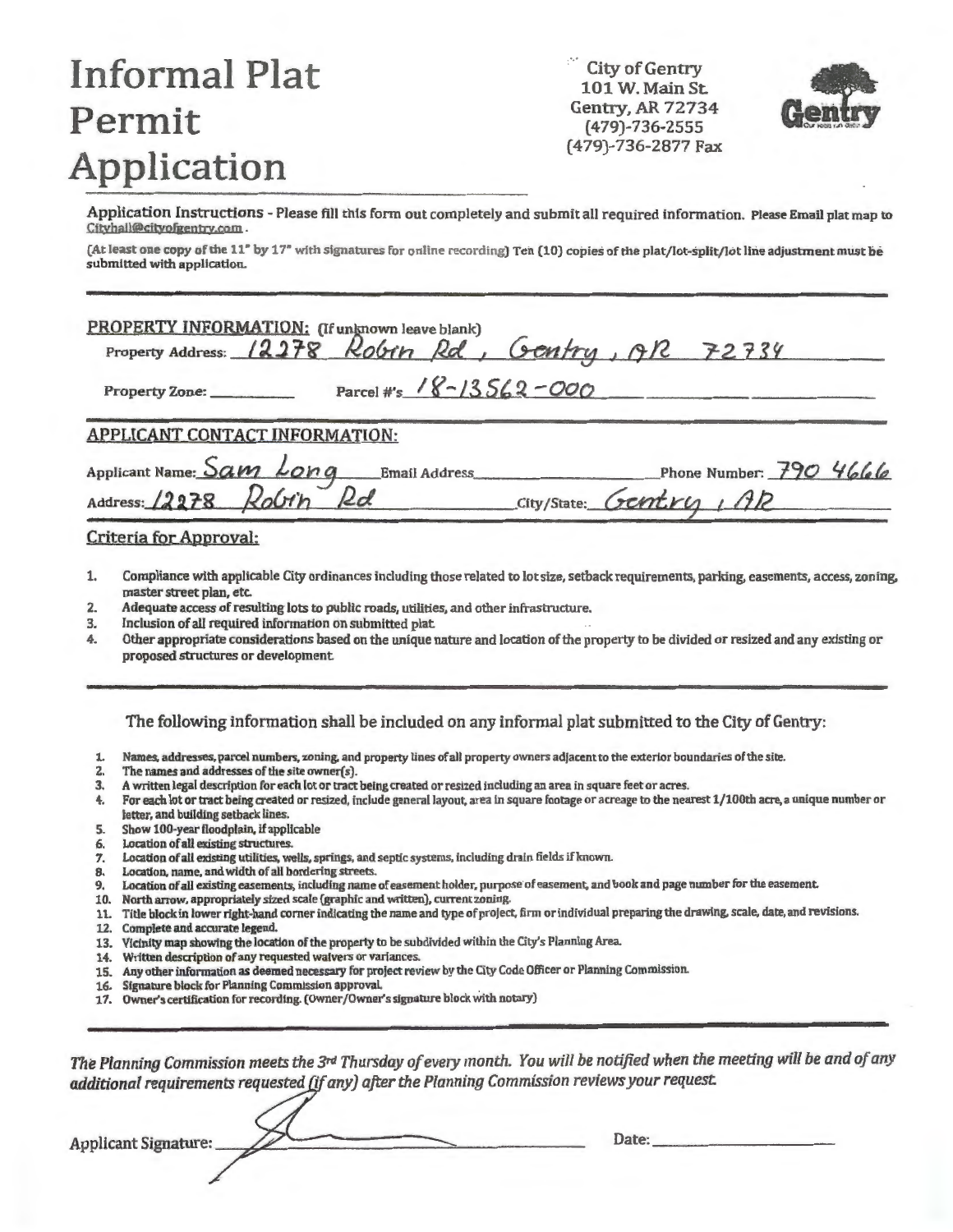

SURVEY DESCRIPTION PARENT, TRACT (PARCEL #18-13587-000);

THE SOUTH HALF OF THE NORTHEAST QUARTER AND THE WEST HALF OF THE NORTHWEST DUAPTER<br>OF THE SOUTHEAST QUARTER AND PART OF THE SOUTHEAST QUARTER OF THE NORTHWEST QUARTER<br>OF SECTION 12, TOMNSHIP 18 NORTH, RANGE 33 WEST, BENTON

**INCOMMUNITY DESCRIPTION ASSAULTS AND ACT THE NE 1/4 OF SAID SECTION 12, THENCE<br>REGINNING AT THE SW CORNER OF THE SW 1/4 OF THE NE 1/4 OF SAID SECTION 12, THENCE<br>S 8734'30" E 2642'16', THENCE S 9253'44" W 1337.16', THENCE** 

#### SURVEY DESCRIPTION TRACT 1:

PART OF THE SOUTHEAST QUARTER OF THE NORTHWEST QUARTER AND PART OF THE SOUTHWEST<br>QUARTER OF THE NORTHEAST QUARTER OF SECTION 12, TOWNSHIP 18 NORTH, RANGE 33 WEST,<br>BENTON COUNTY, ARKANSAS, BEING MORE PARTIGULARLY DESCRIBED

**LETTING CONSTRUCTS AND A SET AN INSTERNATION CONSTRUENT AND A STATE AND STATE AND SET AND SET OF SALE IN A STATE AND SET AND SET AND SET AND SET AND SET AND SET AND SET AND SET AND SET AND SET AND SET AND SET AND SET AND** 

#### SURVEY DESCRIPTION TRACT 2:

THE SOUTHEAST QUARTER OF THE NORTHEAST QUARTER AND PART OF THE SOUTHARST QUARTER.<br>THE NORTHEAST QUARTER AND THE WEST HALF OF THE NORTHWEST QUARTER OF THE SOUTHEAST<br>QUARTER OF SECTION 12, TOWNSHIP 18 NORTH, RANGE 33 WEST, B

BEGINNING AT A POINT S 87'12'05" E 659.37' FROM THE SW CORNER OF THE SW 1/4 OF THE NE 1/4 BELINNING AT A PURM 5 87/2005 E 658/3/ FROM THE SWICKING OF THE SWITZ OF SAID SCIENCE OF SAID SCIENCE AND RELIN<br>OF SAID SCIENCE 13957; THENCE S 02'41'44" W 1319.11", THENCE S 8709'40" E 658.21", THENCE<br>N D2'44"46" E 1319.5 EASEMENT OF RECORD



**ADIACENT OWNERS** 18-13981-000<br>DEEN, RAYNOWD LA BLANCHE LA<br>DEEN, JIMMY LA DEDIKOLUR 15-13087-000<br>NETZEL REVOLABLE TRUST<br>RATMOND G B TURESA A 18-13588-000<br>RODGERS, BRIAN S & SHELA S M 18-13580-000<br>DEEN RAY L & BLANCHE L 10-13601-000<br>Stringker, róger la<br>Dalmoak **M. 18-13579-000**<br>HARRISON, J.B. MARTHA<br>18580 B. HWY 12 18-13602-000<br>BUTLER, JERRI A &<br>LEROY, EDDIE 0. 18-13578-000<br>0ERETHER, GLHENN & SANDY 16-13040-002<br>BYRNES, ERC & JESSICA F 18-13577-000<br>CLEGO, MARLIN L & MARCE A 0.18-13578-000<br>HELT, MICHARD D & AUCE D<br>18530 W HWY 12 16—1300-1-000<br>СОЦСЯ, КЕМТ №<br>10007 ВАШЫ НВІ ЕАВТ №9 18-13804-001<br>HUTTMAN, DUBTN & JAKE<br>18800 DAWN HEL EART RD 1 15-13375-000<br>BUTLER C DOMALD 18-13582-000<br>STROKER, ROGER L B.<br>BALBOA K<br>19806 & 18877 W HWY 12 3. 18-13574-000<br>MATTERON, BONNE<br>THERE REY JEON FARM RD 18-13585-005<br>THLEB, AUSTN ALGARWETT DAMN 18-10772-001<br>ӨМӨНӨ ШААК А АМИ<br>11150 ВҮН КАЧ ГАЙЫ МУ U. 18-10774-000<br>EYRHES, SAHUEL P.JR &<br>LIMDA J LEWON 18-13584-000<br>DARMSTT, DARM<br>18734 W HERMAY 12 K. 18-13582-000 7 18-10774-001<br>BYRNES, ERE & JERSEA<br>19300 CARMARAT RO



I HEREBY CERTIFY THAT THE HEREON PLATTED AND DESCRIBED SURVEY WAS COMPLETED AND MONUMENTS WERE FOUND OR SET AS SHOWN ON MARCH 1B, 2021

NO ZONING

PROPERTY ADDRESS: 18473 HIGHWAY 12, GENTRY, AR. 72734 PARCEL #18-13587-000 REVISION #1: 5/3/21  $500-18N-33W-0-12-102-04-09B5$ REVISION #2 **STERA TRACT SPLIT FOR** DRAWN BY: KE. STATE OF<br>ARKANSAS<br>NO.985 CHECKED BY: **RAY NETZEL PART OF SECTION 12** F THE BUSINESS ON THIS SEAL<br>IS NOT BUT OCCURED, THE FILM AND HOT BUT AND THAT BUT AND HE AND HE AND HE AND HE AND HE CONSIDERED IN THE AND HE CONSIDERED BY A REPORT OF THE ANNOUNCE IN THE STANDARD OF THE STANDARD SEAL IS A TOWNSHIP 18 NORTH, RANGE 33 WEST BENTON COUNTY, ARKANSAS  $\mathcal{N}_{AL-LAMD}$ DATE: MARCH, 2021 James Surveying<br>| P.O. Box 617<br>| Gentry, Arkansas 72734 SCALE: 1"= 200"<br>JOB NUMBER: JSI6468A MICHEAL E. JAMES, PLS #985 Gentry, Arkonsos /4/37<br>RENTON COUNTY SURVEYOR (479)736-8416 Fax (479)736-6838 FILE NAMÉ: JSI6468A.DWG

#### NOTES:

- THIS SURVEY IS VALID ONLY IF THE DRAWING INCLUDES THE SEAL AND<br>SIGNATURE OF THE SURVEYOR.
- 2 BASIS OF BEARINGS ARKANSAS STATE PLANE COORDINATES-NORTH ZONE PER GPS OBSERVATION

Owner

- THIS SURVEY MEETS CURRENT MINIMUM STANDARDS FOR PROPERTY BOUNDARY<br>SURVEYS AND PLATS FOR THE STATE OF ARKANSAS.  $\Lambda$
- 4. NO CURRENT ABSTRACT DR TITLE OPINION WAS FURNISHED TO THE SURVEYOR<br>AT THE TIME OF THIS SURVEY THEREFORE ALL EASEMENTS, RIGHTS-OF-WAY,<br>OR RESTRICTIONS, OF RECORD, MAY NOT BE SHOWN HEREON.
- APPROVAL OF THIS PLAT CARRIES NO ASSURANCE THAT THESE TRACTS WILL AND THE SEPTIC PERMITS FROM THE ARKANSAS DEPARTMENT OF HEALT  $\overline{5}$
- B APPROVAL OF THIS PLAT DOES NOT IN ANY WAY INDICATE THAT ANY OF THE<br>LOTS ON THIS PLAT ARE BUILDABLE ACCORDING TO THE PLANNING REGULATIONS<br>OF BENTON COUNTY, ARKANSAS, NOR AN ENDORSEMENT BY THE PLANNING BOARD<br>OF SAID BUILDA
- 7. THE APPROXIMATE LOCATION OF THE SEPTIC AREA, IF APPLICABLE, IS SHOWN AS INDICATED<br>BY OWNER APPROVAL OF THIS PLAT DOES NOT IN ANY WAY INDICATE THE TRUE LOCATION<br>OF ANY PART OF THE SEPTIC SYSTEM, NOR SHOULD IT BE RELIED U